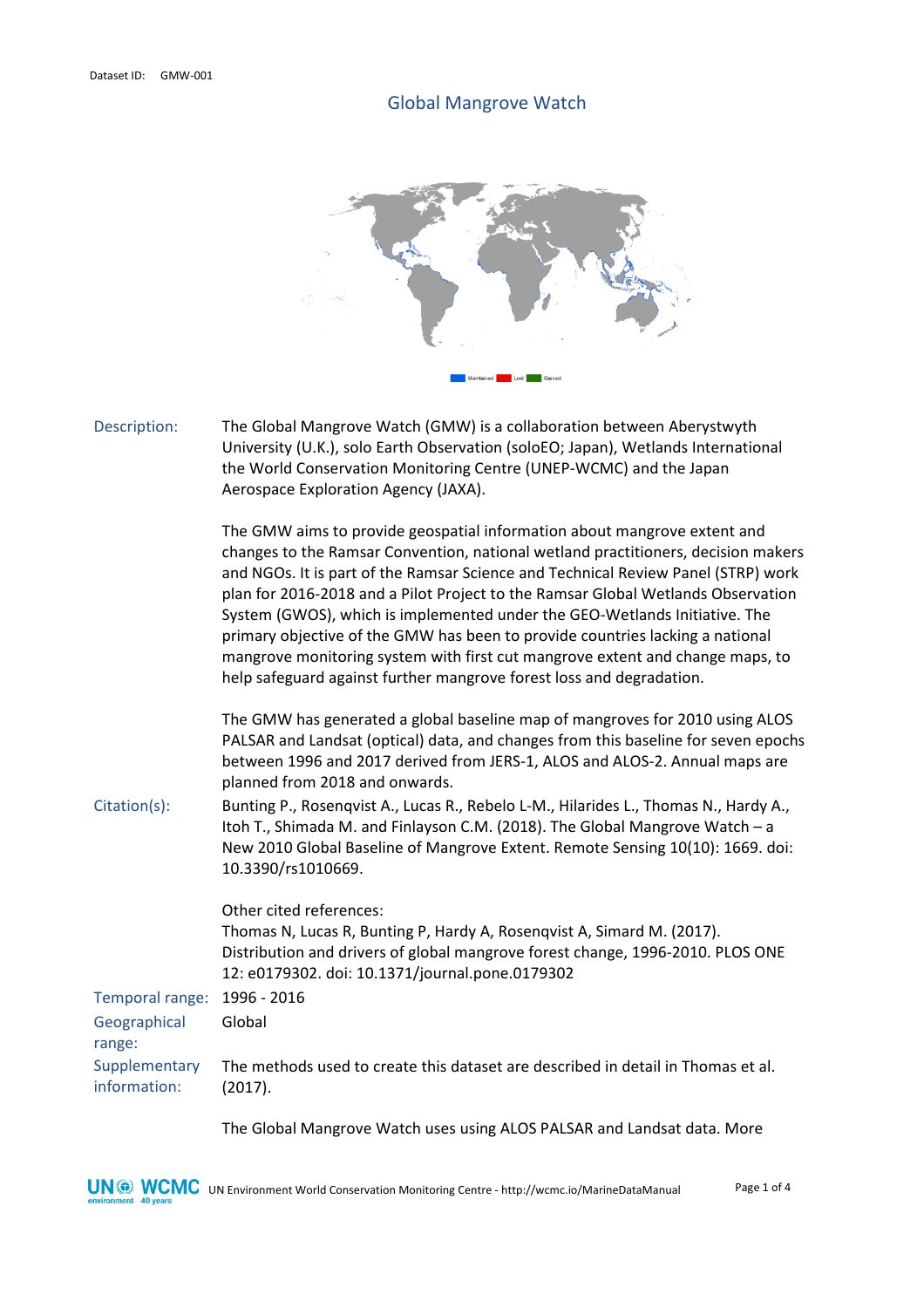information on ALOS PALSAR can be found at: https://www.eorc.jaxa.jp/ALOS/en/about/palsar.htm

Purpose of creation: This project aimed to initiate a mangrove monitoring system (Global Mangrove Watch; GMW) by achieving a mangrove baseline for the nominal year 2010 and mapping the changes in forest extent with the provision of newly acquired data. This baseline was achieved using a combination of optical and radar data whilst the time-series change detection relied on radar data alone. The GMW was originally formed as part of the JAXA Kyoto & Carbon initiative and aims to:

- Generate revised baseline maps of mangrove extent in the tropics and subtropics for 2010 and 2015;

- Undertake routine monitoring of mangroves;

- Provide validation of the products through reference to field and other remote sensing acquisitions for key sites worldwide;

- Describe and understand the causes and consequences of change, whether natural or anthropogenic; and

- Contribute to the Ramsar Global Wetlands Observing System (GWOS).

**Creation** methodology: The approach adopted by the GMW was first to establish a baseline map of mangroves for 2010 at a global level through a random forests classification of both Landsat sensor spectral composite data (all spectral wavebands) and Advanced Land Observing Satellite (ALOS) Phased Arrayed L-band Synthetic Aperture Radar (SAR) data. The use of both optical and radar data benefited the random forest classification as these are sensitive to differences in the species composition, cover and also distribution of woody (branch, trunk and root) material. Changes away from and within this baseline were subsequently derived for 1996 (JERS-1) 2007, 2008, 2009 (ALOS PALSAR), 2015 and 2016 (ALOS-2 PALSAR-2) using a histogram thresholding approach (Thomas et al., 2017), with these data reflecting losses or gains in mangrove wood volume/biomass. The GMW maps integrate both optical and radar sensors for the period of observation. No mapping was available prior to 1996.

> This work thus maps changes relative to existing pan-tropical and subtropical mangrove baseline data sets using mid-1990's JERS-1 SAR data, ALOS PALSAR data acquired in 2007, 2008, 2009 and 2010 and ALOS-2 PALSAR-2 annually from 2015 onwards.

| Version:      | 2.0                                                                                                                                                                                                                                                                                                                                           |
|---------------|-----------------------------------------------------------------------------------------------------------------------------------------------------------------------------------------------------------------------------------------------------------------------------------------------------------------------------------------------|
| Data lineage: | This work utilized ALOS-2 PALSAR-2 data to detect changes in forest extent from<br>the 2010 baseline to 2014 and beyond, whilst historic changes in extent were<br>detected using JERS-1 imagery collected in the mid-1990s. Annual maps are<br>planned from 2018 and onwards, available at<br>https://www.globalmangrovewatch.org/datasets/. |
| Category:     | Biogenic habitat                                                                                                                                                                                                                                                                                                                              |
| Keywords:     | coastal, blue carbon, remote sensing, satellite, mangrove, forest, habitat,<br>ecosystem                                                                                                                                                                                                                                                      |
|               | Similar datasets: WCMC-010, WCMC-011, WCMC-012                                                                                                                                                                                                                                                                                                |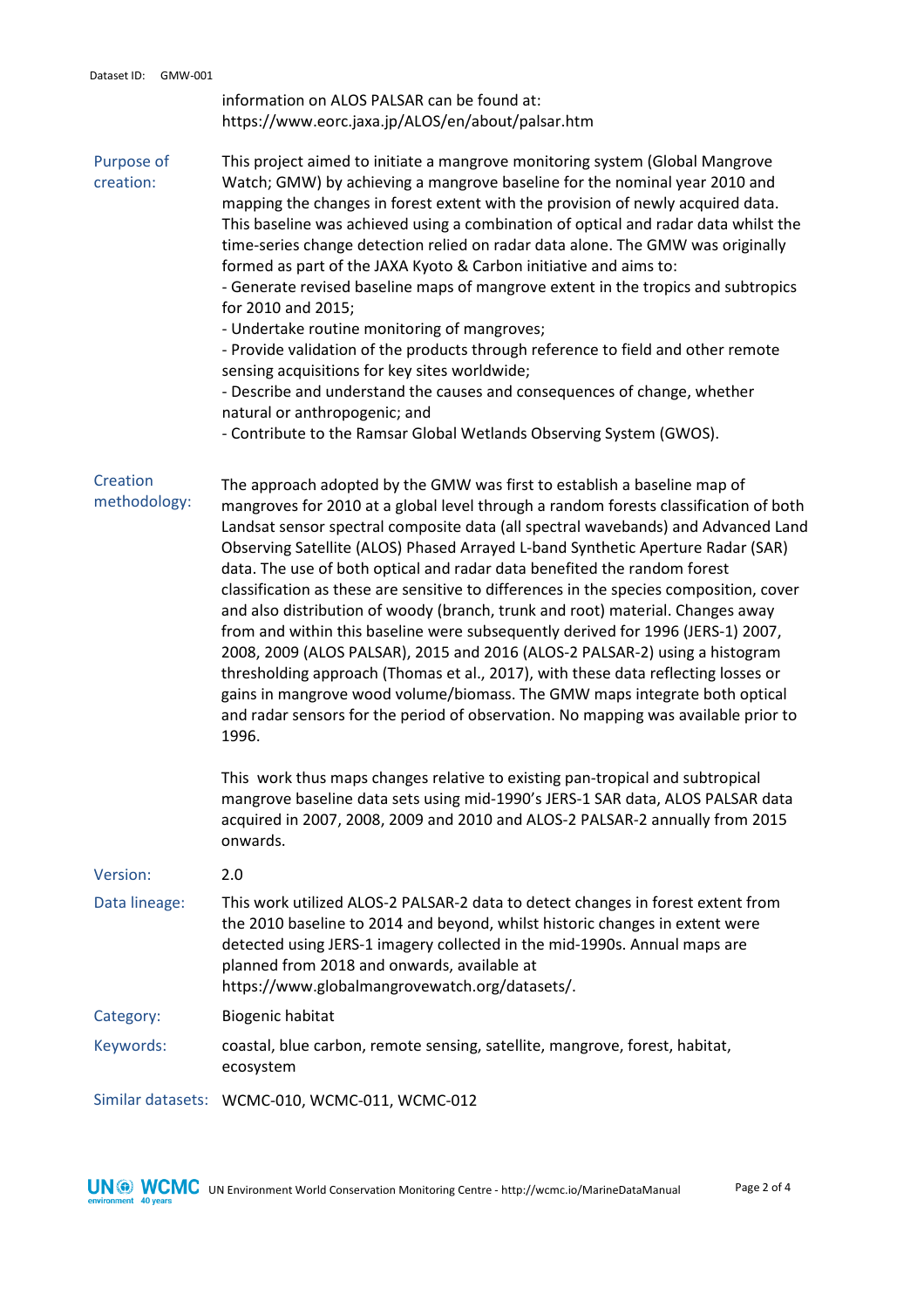## Dataset ID: GMW-001

Limitations: The Landsat-7 ETM+ scanline error affects the classification in certain areas, resulting in striping artefacts in the data.

> In 2018, to assess the GMW data quality, classification accuracy was assessed with over 53,800 randomly sampled points across 20 randomly selected regions. Overall accuracy was 95.25 %, while User's and Producer's accuracies for the mangrove class were estimated at 97.5% and 94.0%, respectively. Users should be aware that it is a global-scale dataset, generated with a single methodology applied over all regions. As such, the accuracy of the map may vary between locations. Factors such as satellite data availability (due to clouds, cloud shadows and Landsat-7 ETM+ scanline error), mangrove species composition and level of degradation all influence the accuracy. The mangrove seaward border is generally more accurately defined than the landward side, where the distinction between mangrove and certain terrestrial vegetation types (e.g. tropical rainforest) can be lower.

## Maintenance Data are updated on a yearly basis.

frequency:

Main access/use Creative Commons Attribution 4.0 Unported (CC BY 4.0). See constraint: https://creativecommons.org/licenses/by/4.0/ for details. Free to (1) copy and redistribute the material in any medium or format, (2) remix, transform, and build upon the material for any purpose, even commercially. You must give appropriate credit, provide a link to the license, and indicate if changes were made. You may do so in any reasonable manner, but not in any way that suggests the licensor endorses you or your use. You may not apply legal terms or technological measures that legally restrict others from doing anything the license permits.

| Other access/use<br>constraints:                                                                             |                                                                                           |                                 |                                    |  |  |
|--------------------------------------------------------------------------------------------------------------|-------------------------------------------------------------------------------------------|---------------------------------|------------------------------------|--|--|
| Contact<br>organisation:                                                                                     | Global Mangrove Watch                                                                     |                                 |                                    |  |  |
| Organisation<br>type:                                                                                        | Creator                                                                                   | Acronym:                        | <b>GMW</b>                         |  |  |
| Name:                                                                                                        | Ake Rosenqvist                                                                            | Position:                       | <b>K&amp;C Science Coordinator</b> |  |  |
| City:                                                                                                        | Tokyo                                                                                     | Country:                        | Japan                              |  |  |
| E-mail:                                                                                                      | ake.rosenqvist@soloEO.com                                                                 |                                 |                                    |  |  |
| Web site:                                                                                                    |                                                                                           |                                 |                                    |  |  |
| Data format(s):                                                                                              | Vector (polygon; .shp), WMS                                                               |                                 |                                    |  |  |
| <b>Distribution</b><br>format(s):                                                                            | Vector (polygon; .shp), WMS                                                               | Dataset size<br>(uncompressed): | 840 MB                             |  |  |
| download:                                                                                                    | Webpage and/or http://www.eorc.jaxa.jp/ALOS/en/kyoto/mangrovewatch.htm                    |                                 |                                    |  |  |
| Other webpage:                                                                                               | http://www.arcgis.com/home/webmap/viewer.html?webmap=cc7b73b3ca264768<br>ac769fb75755ffe5 |                                 |                                    |  |  |
| Web map service: https://gis.unep-<br>wcmc.org/arcgis/rest/services/marine/GMW_001_Change1996_2016/MapServer |                                                                                           |                                 |                                    |  |  |